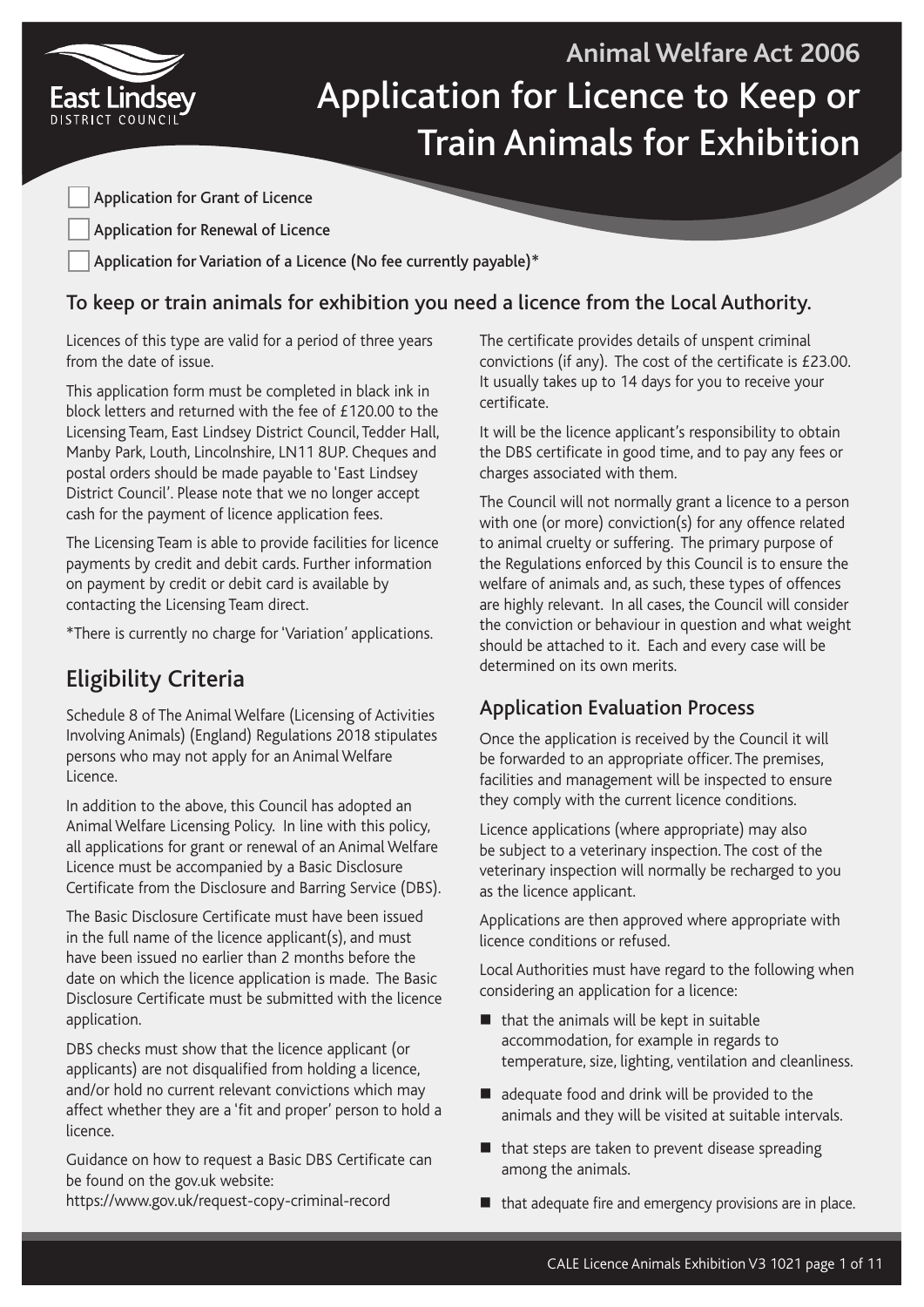The number and types of animals that may be accommodated at the premises will be specified on the licence.

## Appeals

Any applicant refused a licence has a right of appeal to the First-Tier Tribunal.

## Planning Permission

Any premises from which an establishment operates may require planning permission. Applicants are advised therefore to contact this Authority's Development Control Department, for further information regarding planning matters.

Building works may also require approval from the Council's Building Control Section.

## Licence Renewal Reminders

All licence holders will normally be sent a reminder and the necessary forms of renewal approximately three months in advance of the expiry of a licence.

Please note the responsibility for renewal rests with the licence holder. Reminders are sent purely as a courtesy.

Any licence renewal application may be subject to a veterinary inspection. Renewal applications are normally inspected by Council Officers, with veterinary inspections only taking place where there are specific concerns which warrant such a course of action.

### To: The Licensing Section, East Lindsey District Council, Tedder Hall, Manby Park, Louth, Lincolnshire LN11 8UP

I / We as (proposed) occupier(s) of the premises hereinafter mentioned HEREBY MAKE APPLICATION for a LICENCE TO KEEP OR TRAIN ANIMALS FOR EXHIBITION at the premises, of which particulars are given below. I agree to permit an officer, veterinary surgeon or veterinary practitioner authorised by the Council to inspect the premises which are the subject of this application before any licence is granted.

I / We enclose herewith the sum of £120.00 being the amount of the fee payable on the Licence for which the application is made.

# PART A - Applicant Profile

#### 1 Reference number

- 1.1 System reference number (if known):
- 1.2 Your reference (if known):

Please complete all the questions in the form. If you have nothing to record, please state "Not applicable" or "None"

| 2a  | Agent                                                  |     |    |                  |
|-----|--------------------------------------------------------|-----|----|------------------|
| 2.1 | Are you an agent acting on<br>behalf of the applicant? | YES | NO | If NO, go to 3.1 |
| 2b  | Further information about the Agent                    |     |    |                  |
| 2.2 | Name (including Mr / Mrs /<br>Ms / Miss / Dr):         |     |    |                  |
| 2.3 | Address (including postcode):                          |     |    |                  |
|     |                                                        |     |    |                  |
| 2.4 | Email:                                                 |     |    |                  |
| 2.5 | Main telephone number:                                 |     |    |                  |
| 2.6 | Other telephone number:                                |     |    |                  |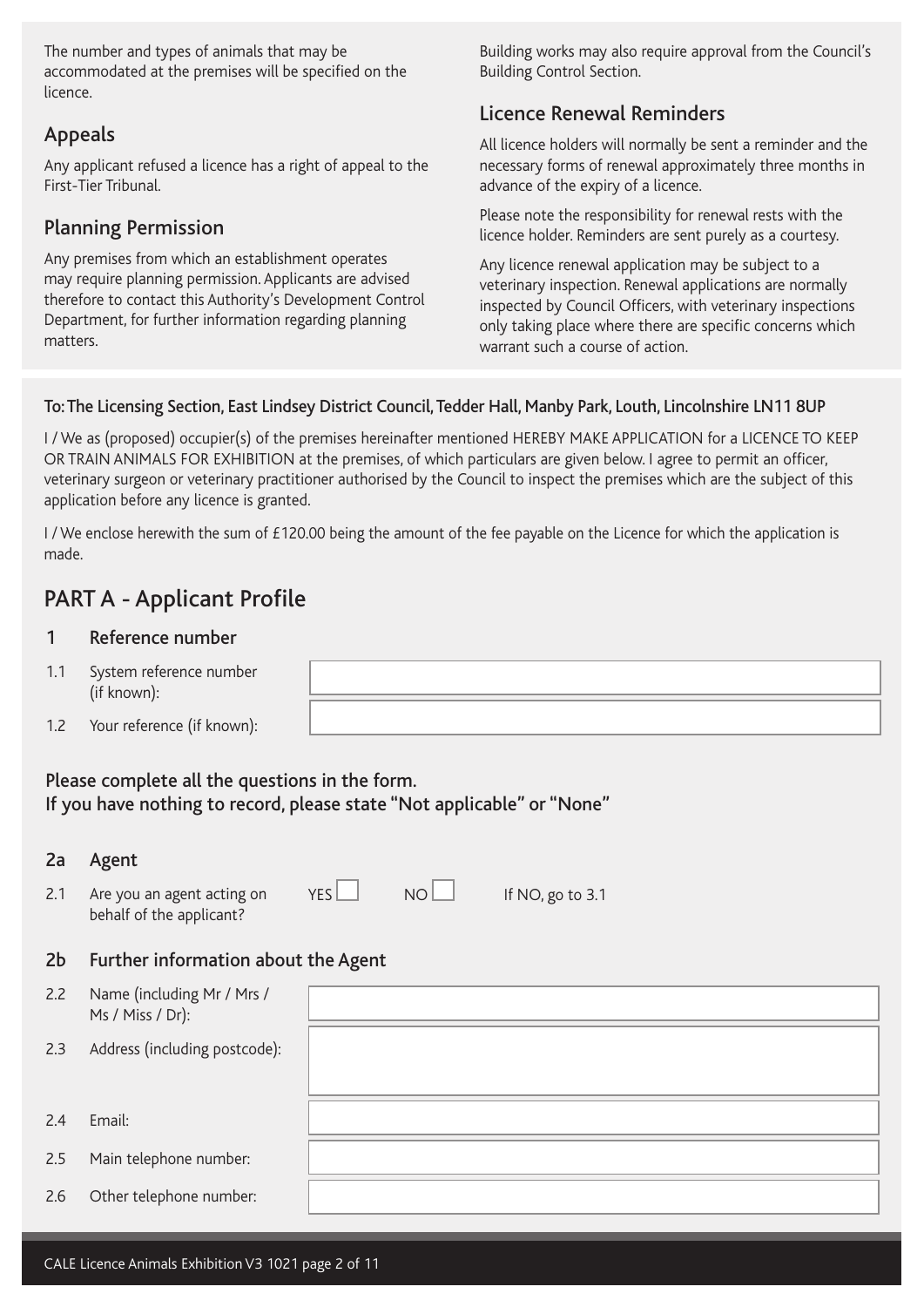## 3 Applicant details

| Name (including Mr / Mrs /<br>Ms / Miss / Dr):                                 |                  |           |                  |  |  |
|--------------------------------------------------------------------------------|------------------|-----------|------------------|--|--|
| Address (including postcode):                                                  |                  |           |                  |  |  |
| Email:                                                                         |                  |           |                  |  |  |
| Main telephone number:                                                         |                  |           |                  |  |  |
| Other telephone number:                                                        |                  |           |                  |  |  |
| Are you applying as a business<br>or organisation, including<br>a sole trader? | <b>YES</b>       | <b>NO</b> |                  |  |  |
|                                                                                |                  |           |                  |  |  |
| Are you applying as an<br>individual?                                          | YES <sup>1</sup> | <b>NO</b> |                  |  |  |
| <b>Applicant Business</b>                                                      |                  |           |                  |  |  |
| Is your company registered<br>with companies house?                            | YES              | <b>NO</b> | If NO, go to 4.3 |  |  |
| Registration number:                                                           |                  |           |                  |  |  |
| Is your business registered<br>outside the UK?                                 |                  |           |                  |  |  |
| VAT number:                                                                    |                  |           |                  |  |  |
| Legal status of the business:                                                  |                  |           |                  |  |  |
| Your position in the business:                                                 |                  |           |                  |  |  |
|                                                                                |                  |           |                  |  |  |

## 4b Business Address – This should be your official address – The address required of you by law to receive all communication

| 4.8  | Building name or number:            |  |
|------|-------------------------------------|--|
| 4.9  | Street:                             |  |
|      | 4.10 District:                      |  |
|      | 4.11 City or town:                  |  |
|      | 4.12 County or administrative area: |  |
| 4.13 | Post Code:                          |  |
|      | 4.14 Country:                       |  |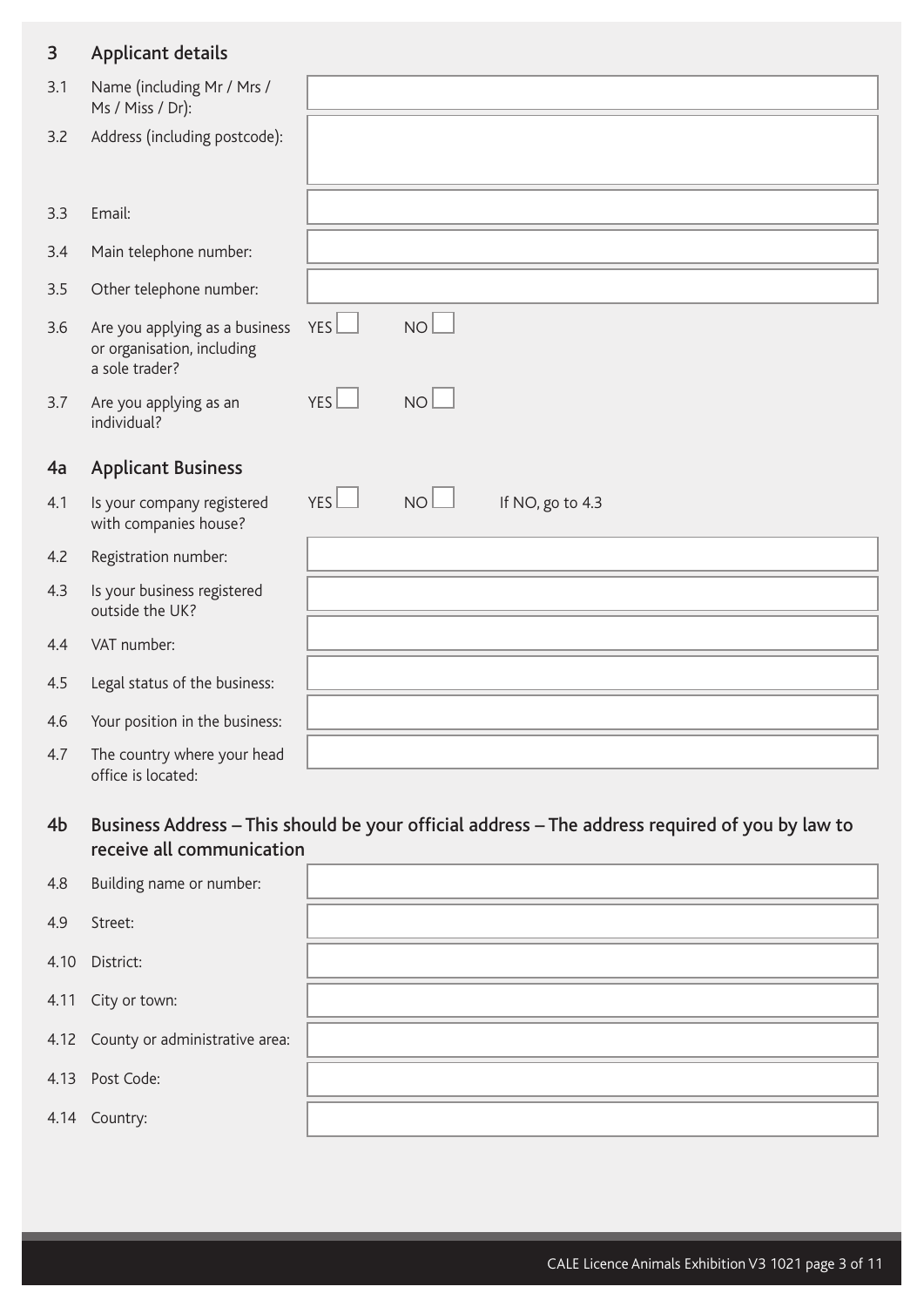PART B - The Animal Welfare (Licensing of Activities Involving Animals) (England) Regulations 2018

# Application for a licence to keep or train animals for exhibition

| $\mathbf{1}$ | Type of business/performance (please tick)                                                                |                                            |
|--------------|-----------------------------------------------------------------------------------------------------------|--------------------------------------------|
| 1.1          | TV/Film/Social Media                                                                                      |                                            |
| 1.2          |                                                                                                           |                                            |
| 1.3          | Circus using domestic animals                                                                             |                                            |
| 1.4          |                                                                                                           |                                            |
| 1.5          |                                                                                                           |                                            |
| 1.6          | Birds of prey shows/exhibits                                                                              |                                            |
| 1.7          | Other please state:                                                                                       |                                            |
| 2a           | <b>Application Details</b>                                                                                |                                            |
| 2.1          | Have you been registered/<br>licensed before:                                                             | YES<br>NO <sub>1</sub><br>If NO, go to 2.4 |
| 2.2          | Local Authority where<br>registered/licenced:                                                             |                                            |
| 2.3          | Give details of registration<br>e.g type and numbers of<br>animals, type of performance<br>or exhibition: |                                            |
| 2b           | Further information about the applicant                                                                   |                                            |
| 2.4          | Stage name (if any):                                                                                      |                                            |
| 2.5          | Nationality:                                                                                              |                                            |
| 2.6          | Date of birth:                                                                                            |                                            |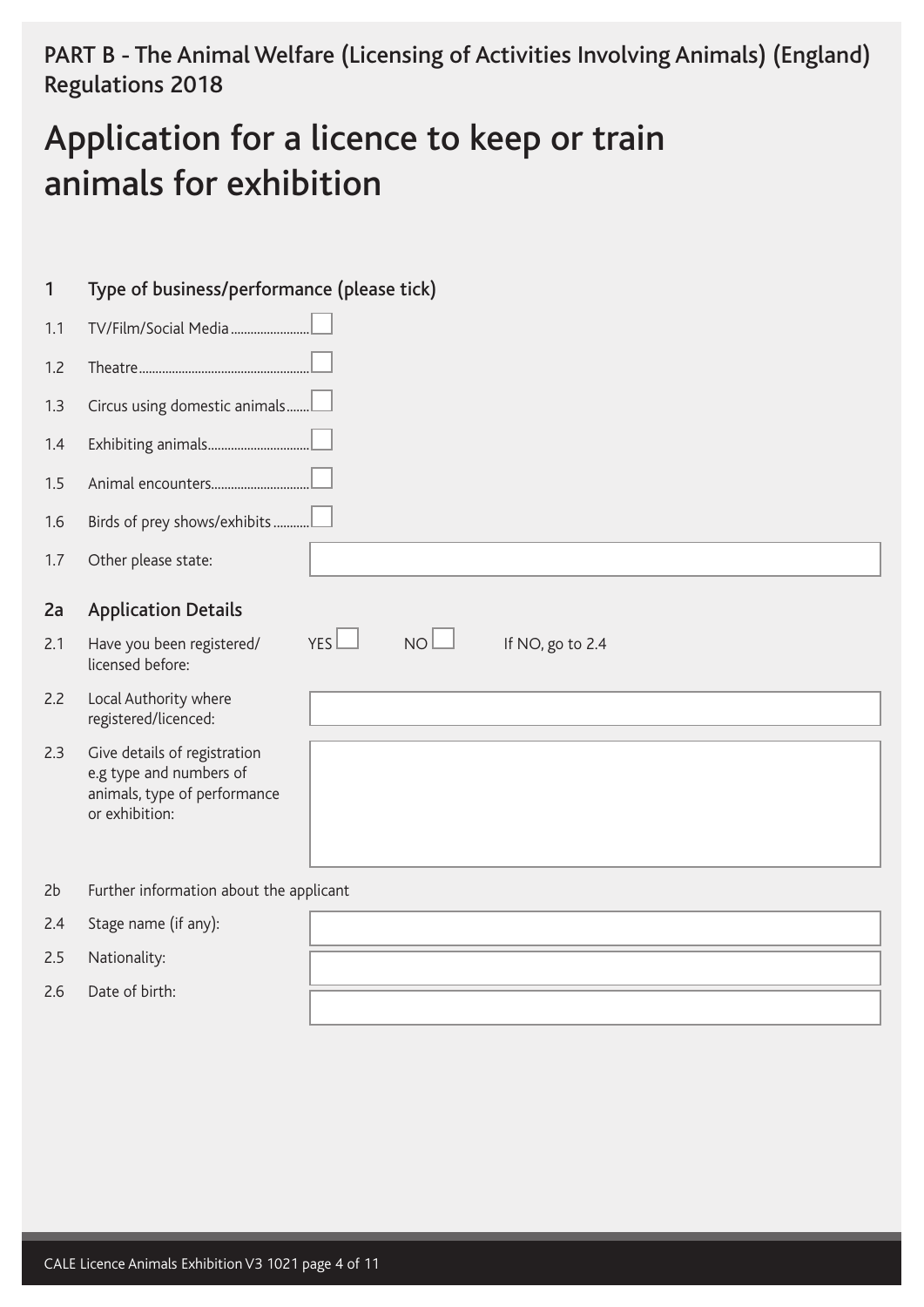| 3          | Animals to be trained                                       |                                                                                                                           |
|------------|-------------------------------------------------------------|---------------------------------------------------------------------------------------------------------------------------|
| 3.1        | Name of premises/trading<br>name:                           |                                                                                                                           |
| 3.2        | Address of premises<br>(including postcode):                |                                                                                                                           |
|            |                                                             |                                                                                                                           |
| 3.3<br>3.4 | Telephone number of premises:<br>Email address:             |                                                                                                                           |
|            |                                                             |                                                                                                                           |
| 4a         |                                                             | Types of animal to be trained and the number of each type                                                                 |
| 4.1        | Type of animal:                                             |                                                                                                                           |
| 4.2        | Number:                                                     |                                                                                                                           |
| 4.3        | Add another type of animal?                                 | NO <sub>1</sub><br><b>YES</b><br>If NO, go to 5.1                                                                         |
| 4b         | Type of animal to be trained and the number of each type 2. |                                                                                                                           |
| 4.4        | Type of animal:                                             |                                                                                                                           |
| 4.5        | Number:                                                     |                                                                                                                           |
| 4.6        | Add another type of animal?                                 | <b>NO</b><br>YES<br>If NO, go to 5.1                                                                                      |
| 4c         | Type of animal to be trained and the number of each type 3. |                                                                                                                           |
| 4.7        | Type of animal:                                             |                                                                                                                           |
| 4.8        | Number:                                                     |                                                                                                                           |
| 4.9        |                                                             | If you intend to train further types of animals please attach a separate list of these animals and the numbers of each.   |
| 5a         |                                                             | Types of animal to be exhibited/encounter and the number of each type                                                     |
| 5.1        | Type of animal:                                             |                                                                                                                           |
| 5.2        | Number:                                                     |                                                                                                                           |
| 5.3        | Add another type of animal?                                 | NO <sub>l</sub><br>YES <sup>1</sup><br>If NO, go to 6.1                                                                   |
| 5b         |                                                             | Type of animal to be exhibited/encounter and the number of each type 2.                                                   |
| 5.4        | Type of animal:                                             |                                                                                                                           |
| 5.5.       | Number:                                                     |                                                                                                                           |
| 5.6        | Add another type of animal?                                 | NO <sub>l</sub><br>YES<br>If NO, go to 6.1                                                                                |
| 5c         |                                                             | Type of animal to be exhibited/encounter and the number of each type 3.                                                   |
| 5.7        | Type of animal:                                             |                                                                                                                           |
| 5.8.       | Number:                                                     |                                                                                                                           |
| 5.9        |                                                             | If you intend to exhibit further types of animals please attach a separate list of these animals and the numbers of each. |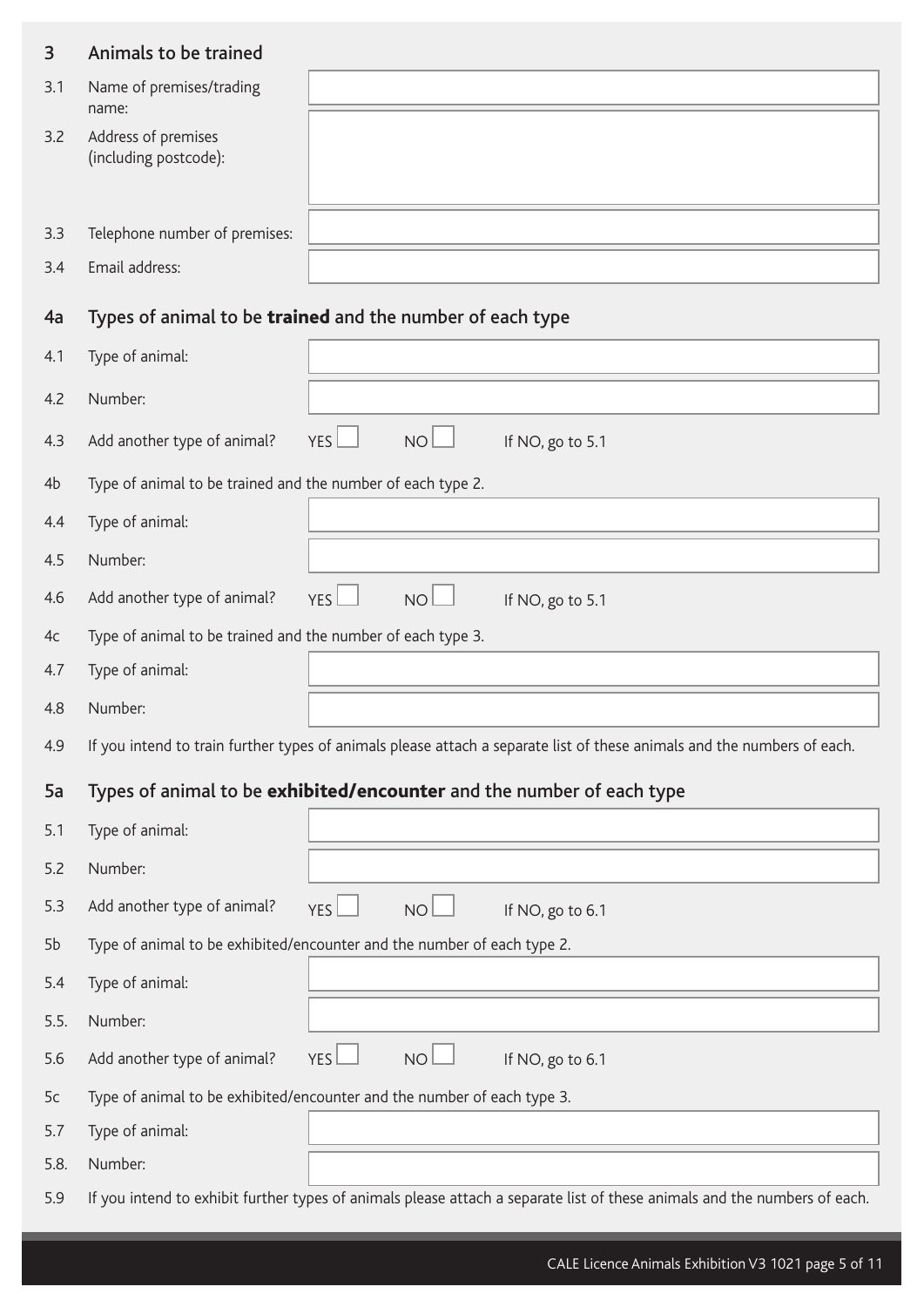#### 6 Proposed performance or encounter

6.1 Describe the nature of the performance (s) in which the animals will be exhibited or for which they are to be trained, mentioning any apparatus which is used for the purpose of the performance. The description must be sufficient to give a general idea of what is done by the animals taking part in the performance. If it is an animal encounter please give details of what type of encounter and where these are to take place.

- 6.2. Approximate duration of the performance (s):
- 6.3 Number of times the performance will be given in one day:
- 6.4 How will the animals be transported:
- 6.5 Where are the animals to be kept when not performing or being exhibited:

#### 7 Veterinary Surgeon

- 7.1 Name of usual veter surgeon:
- 7.2 Company name:
- 7.3 Address (including p
- 7.4 Telephone number:
- 7.5 Email address:

| ווט       |  |
|-----------|--|
| inary     |  |
|           |  |
| ostcode): |  |
|           |  |
|           |  |
|           |  |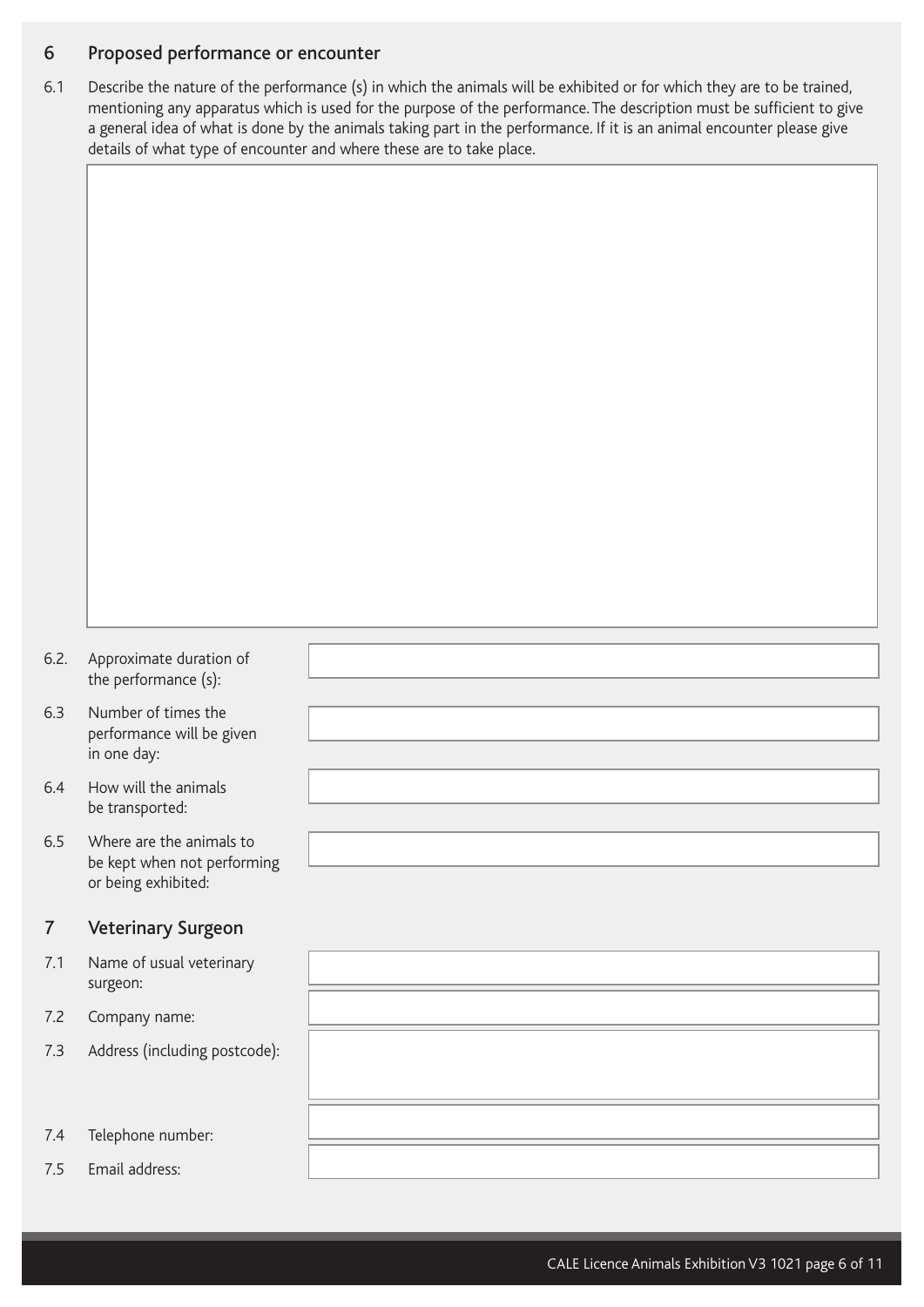| 8a   | Emergency key holder                                                  |            |           |                  |
|------|-----------------------------------------------------------------------|------------|-----------|------------------|
| 8.1  | Do you have an emergency<br>key holder?                               | <b>YES</b> | <b>NO</b> | If NO, go to 9.1 |
| 8.2  | Name:                                                                 |            |           |                  |
| 8.3  | Position/job title:                                                   |            |           |                  |
| 8.4  | Address (including postcode):                                         |            |           |                  |
| 8.5  | Daytime telephone number:                                             |            |           |                  |
| 8.6  | Evening/other telephone<br>number:                                    |            |           |                  |
| 8.7  | Email address:                                                        |            |           |                  |
| 8.8  | Add another person?                                                   | YES        | <b>NO</b> | If NO, go to 9.1 |
| 8b   | Emergency key holder 2                                                |            |           |                  |
| 8.9  | Name:                                                                 |            |           |                  |
| 8.10 | Position/job title:                                                   |            |           |                  |
| 8.11 | Address (including postcode):                                         |            |           |                  |
| 8.12 | Daytime telephone number:                                             |            |           |                  |
| 8.13 | Evening/other telephone<br>number:                                    |            |           |                  |
| 8.14 | Email address:                                                        |            |           |                  |
| 9    | Public liability insurance                                            |            |           |                  |
| 9.1  | Do you have public liability<br>insurance?                            | YES        | NO        | If NO, go to 9.7 |
| 9.2  | Please provide details of the policy                                  |            |           |                  |
| 9.3  | Insurance company:                                                    |            |           |                  |
| 9.4  | Policy number:                                                        |            |           |                  |
| 9.4  | Period of cover:                                                      |            |           |                  |
| 9.6  | Amount of cover $(E)$ :                                               |            |           |                  |
| 9.7  | Please state what steps<br>you are taking to obtain<br>such insurance |            |           |                  |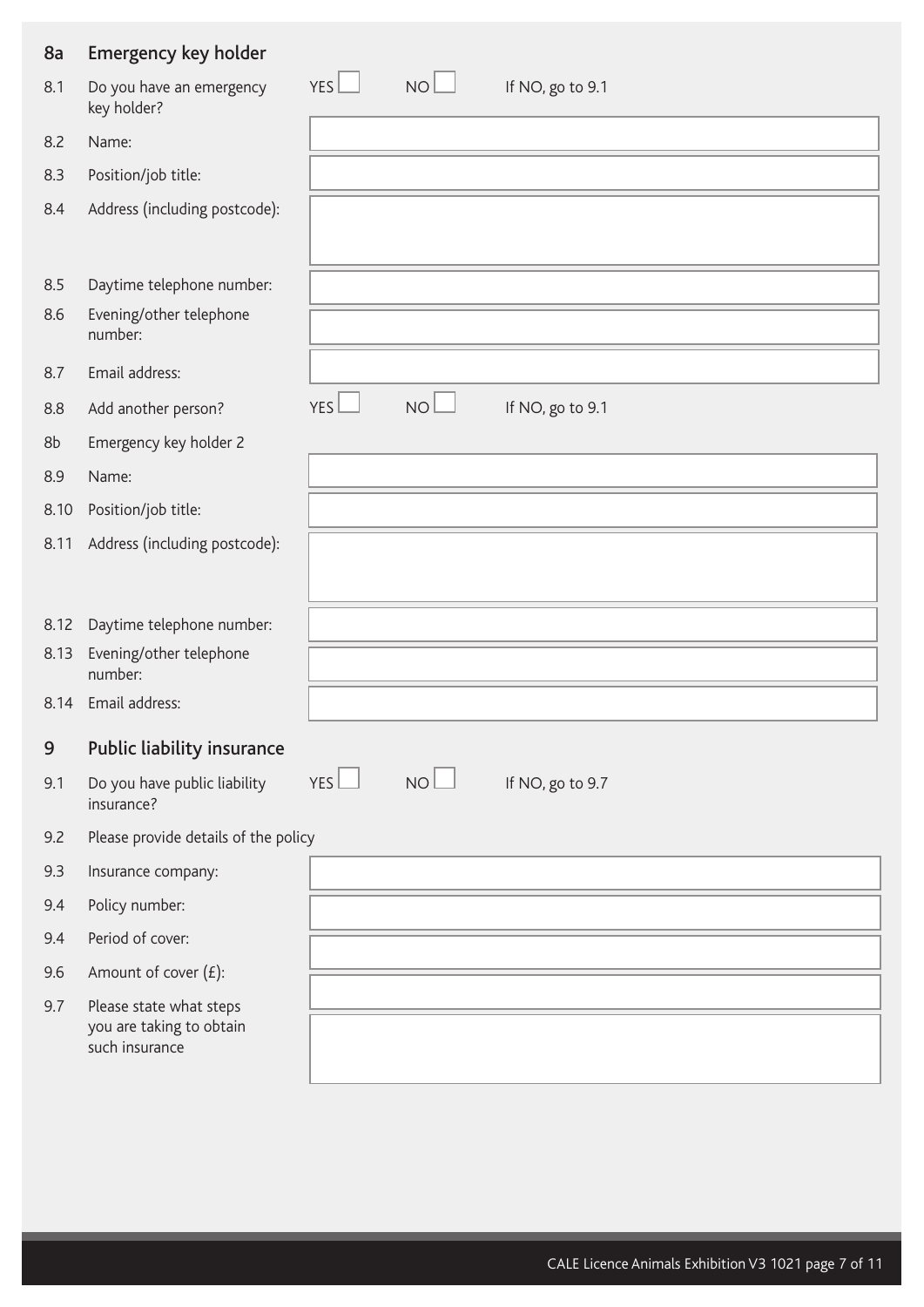## 10 Disqualifications and convictions

Has the applicant, or any person who will have control or management of the establishment, ever been disqualified from:

| 10.1 | Keeping a pet shop?                                                                                                                                                                                                             | <b>YES</b>       | <b>NO</b>       |                                                                                                                                                |
|------|---------------------------------------------------------------------------------------------------------------------------------------------------------------------------------------------------------------------------------|------------------|-----------------|------------------------------------------------------------------------------------------------------------------------------------------------|
| 10.2 | Keeping a dog?                                                                                                                                                                                                                  | <b>YES</b>       | <b>NO</b>       |                                                                                                                                                |
| 10.3 | Keeping an animal boarding<br>establishment?                                                                                                                                                                                    | YES              | <b>NO</b>       |                                                                                                                                                |
| 10.4 | Keeping a riding establishment?                                                                                                                                                                                                 | YES              | NO <sub>1</sub> |                                                                                                                                                |
| 10.5 | Having custody of animals?                                                                                                                                                                                                      | YES              | <b>NO</b>       |                                                                                                                                                |
| 10.6 | Has the applicant, or any<br>person who will have control<br>or management of the<br>establishment, been convicted<br>of any offences under the<br>Animal Welfare Act 2006?                                                     | YES              | <b>NO</b>       |                                                                                                                                                |
| 10.7 | Has the applicant, or any<br>person who will have control<br>or management of the<br>establishment, ever had any<br>animal welfare licence<br>(including a performing<br>animal registration) refused,<br>revoked or cancelled? | YES <sup>L</sup> | NO <sub>1</sub> |                                                                                                                                                |
| 10.8 | If yes to any of these questions,<br>please provide details:                                                                                                                                                                    |                  |                 |                                                                                                                                                |
| 11   | <b>Additional details</b>                                                                                                                                                                                                       |                  |                 |                                                                                                                                                |
|      | 11.1. Is the establishment<br>connected to mains drainage?                                                                                                                                                                      | <b>YES</b>       | <b>NO</b>       | If NO, is the establishment connected to a<br>localised sewage system?<br><b>NO</b><br>YES<br>Please provide any further relevant information: |
|      | 11.2. Do you hold (or have you held) $YES$<br>a licence to keep or train<br>animals for exhibition with<br>another Council?                                                                                                     |                  | NO <sub>1</sub> | If Yes, give full details:                                                                                                                     |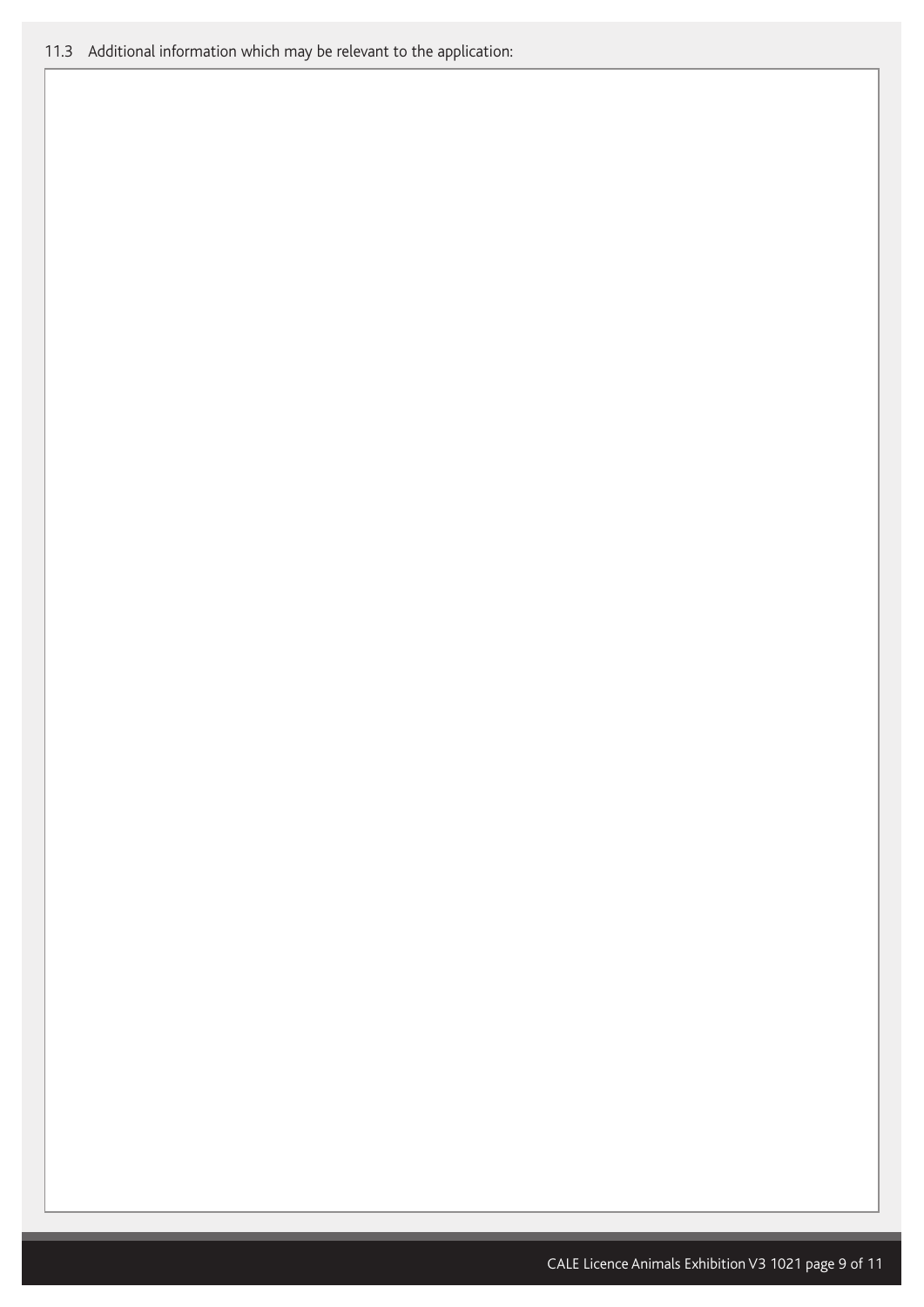# DECLARATION SECTION

#### 12 Model licence conditions and guidance

All applicants to tick that they have read the applicable model licence conditions and guidance. A copy of the model licence conditions and guidance can be found at www.e-lindsey.gov.uk/article/9523/Animal-Welfare.

12.1 The Keeping or Training of Animals for Exhibition..........................

#### 13 Additional information

Please attach the following information.

13.1 DBS Basic Disclosure Certificate (for each applicant)................ Please enclose the original DBS certificate(s) with your application. Once seen by the Licensing Team, the certificate(s) will be returned to you.

13.8 Training records .......................................................................................

#### 14 Declaration

This section must be completed by the applicant. If you are an agent please ensure this section is completed by the applicant.

14.1 I am aware of the provision of the relevant Act and model licence conditions. The details contained in the application form and any attached documentation are correct to the best of my knowledge and belief.

| have read and understood<br>the above declaration: |                                                                                             |
|----------------------------------------------------|---------------------------------------------------------------------------------------------|
| Mr / Miss / Mrs / Ms / Dr):                        |                                                                                             |
|                                                    |                                                                                             |
|                                                    |                                                                                             |
|                                                    |                                                                                             |
|                                                    | 14.2 Signing this box indicates you<br>14.3 Full name (including<br>Capacity:<br>14.5 Date: |

*This authority is under a duty to protect the public funds it administers, and to this end may use the information you have provided on this form for the prevention and detection of fraud. It may also share this information with other bodies responsible for auditing or administering public funds for these purposes.* 

*Your information will be processed in accordance with the law, in particular the Data Protection Act 1998. The information you provide will only be used for Council purposes unless we are required by law to do otherwise.*

| <b>FOR OFFICE USE ONLY</b> |                                                                                                                                                                            | Date of Inspection:    |                                                                          |
|----------------------------|----------------------------------------------------------------------------------------------------------------------------------------------------------------------------|------------------------|--------------------------------------------------------------------------|
| <b>Recommendation:</b>     |                                                                                                                                                                            | No. of Licence issued: |                                                                          |
| <b>Receipt No:</b>         |                                                                                                                                                                            | Payment by: Cheque     | Postal Order<br>$Card \Box$                                              |
|                            | The Licensing Team, East Lindsey District Council, Tedder Hall,<br>Manby Park, Louth, Lincolnshire LN11 8UP<br>Telephone: 01507 601111   Email: licensing@e-lindsey.gov.uk |                        | October 2021<br>CALE Licence Animals Exhibition V3 1021<br>page 10 of 11 |